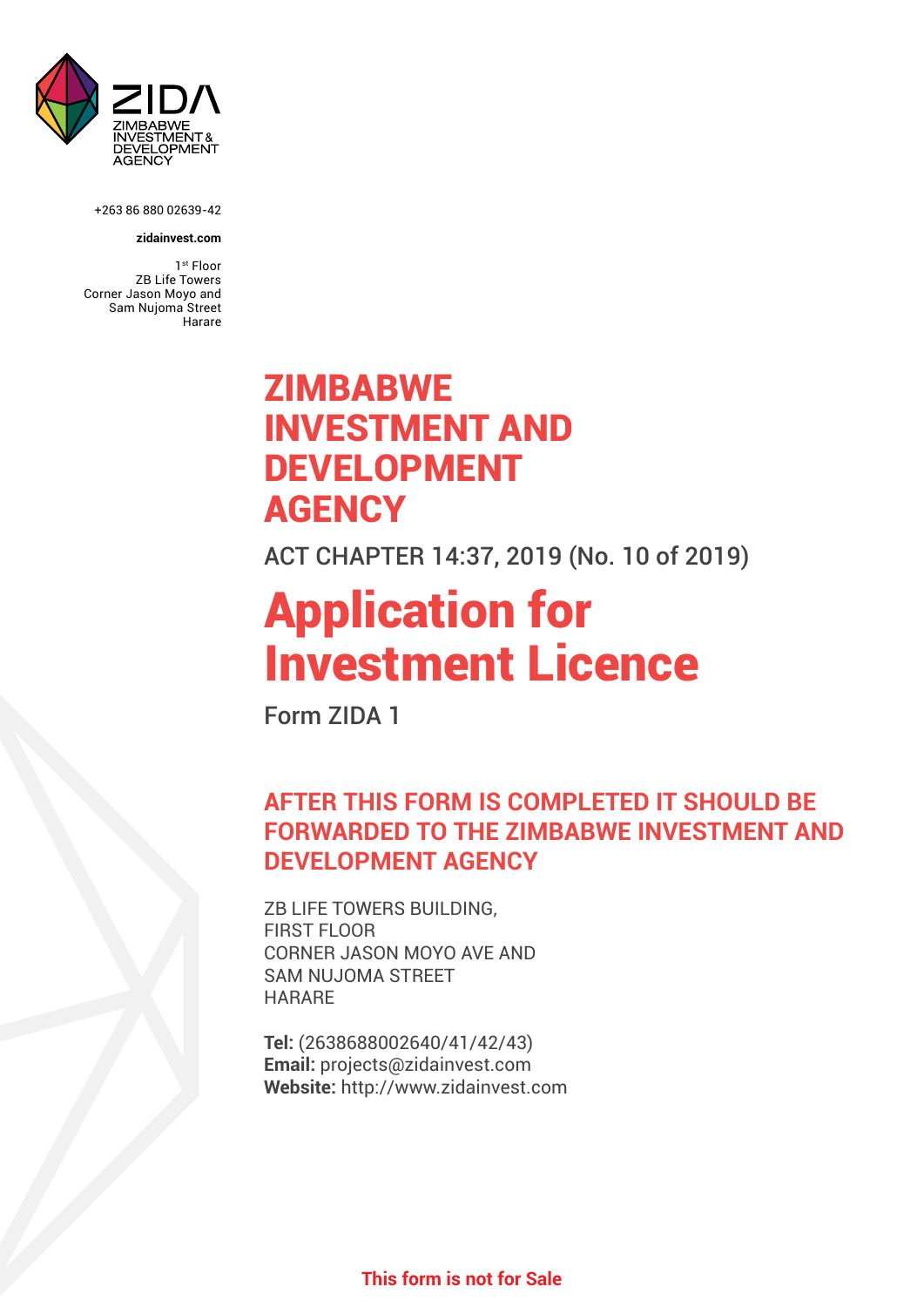

#### REQUIREMENTS FOR APPLICATION FOR AN INVESTMENT LICENCE

#### **APPLICATION FOR AN INVESTMENT LICENCE**

- Non Refundable application fee of USD500,
- Fully completed ZIDA 1 Application Form,
- Certificate of Incorporation/Registration for the company,
- Official List of Shareholders and or Directors,
- Police Clearance For Shareholders
- Business Plan or Feasibility Study (whichever is available),
- Proof of Finance (the evidence of project finance may be provided in either bank statements, confirmation letter from a bank, confirmed bank loans, other confirmed credit facilities and or equipment/ machinery),
- Brief resumes/CVs for shareholders and or directors and copies of identification documents (national ID for Zimbabweans and passport and / visa/ residence permit for foreigners),
- License fee of USD4500 upon approval,
- • Licence/permit from relevant Regulatory Authority where applicable is required upfront e.g Banking and financial services, diamonds mining, telecommunications, pharmaceuticals, broadcasting, newspapers and education, cannabis
- The investor shall apply for renewal of the Investment License 3 months before the date of expiry.

#### **SECONDARY LICENCES**

- **Environmental Impact Assessment Certificate,**  Projects prescribed in terms of EMA CAP 20:27 will require an EIA certificate after the ZIDA licence
- • Mining Projects and/or Mineral Prospecting Projects,
- These projects require such necessary permits from the Ministry of Mines, • Tourism Licenses
	- Hotels, Safari hunting/walks, Tour Guides, Casinos, Restaurants, Night Clubs, Projects operating in national parks and Game Management Areas (GMAs), etc require permits from such bodies like Zimbabwe Parks and Wildlife Management and Zimbabwe Tourism Authority and or the Ministry of Environment and Tourism,
- • Financial Institutions such as Banks, Insurance companies and Brokers require approval from the Reserve Bank of Zimbabwe (RBZ),
- Medical projects such as Clinics, Surgeries, dispensaries and drug companies require approval from the Ministry of Health and Child Welfare and or The Medical Council of Zimbabwe and or Medicines Control Authority of Zimbabwe,
- Transport and Telecommunications Projects seeking to operate Haulage Trucks, Commuter Omnibuses or any other form of Transport classified as Public transport require approval from Ministry of Transport and Communications. Projects in telecommunication such as cellular companies, Internet service providers (ISPs), etc require a telecommunication approval obtained from Potraz. Projects in broadcasting- radio and television should have approval of the Broadcasting Authority of Zimbabwe.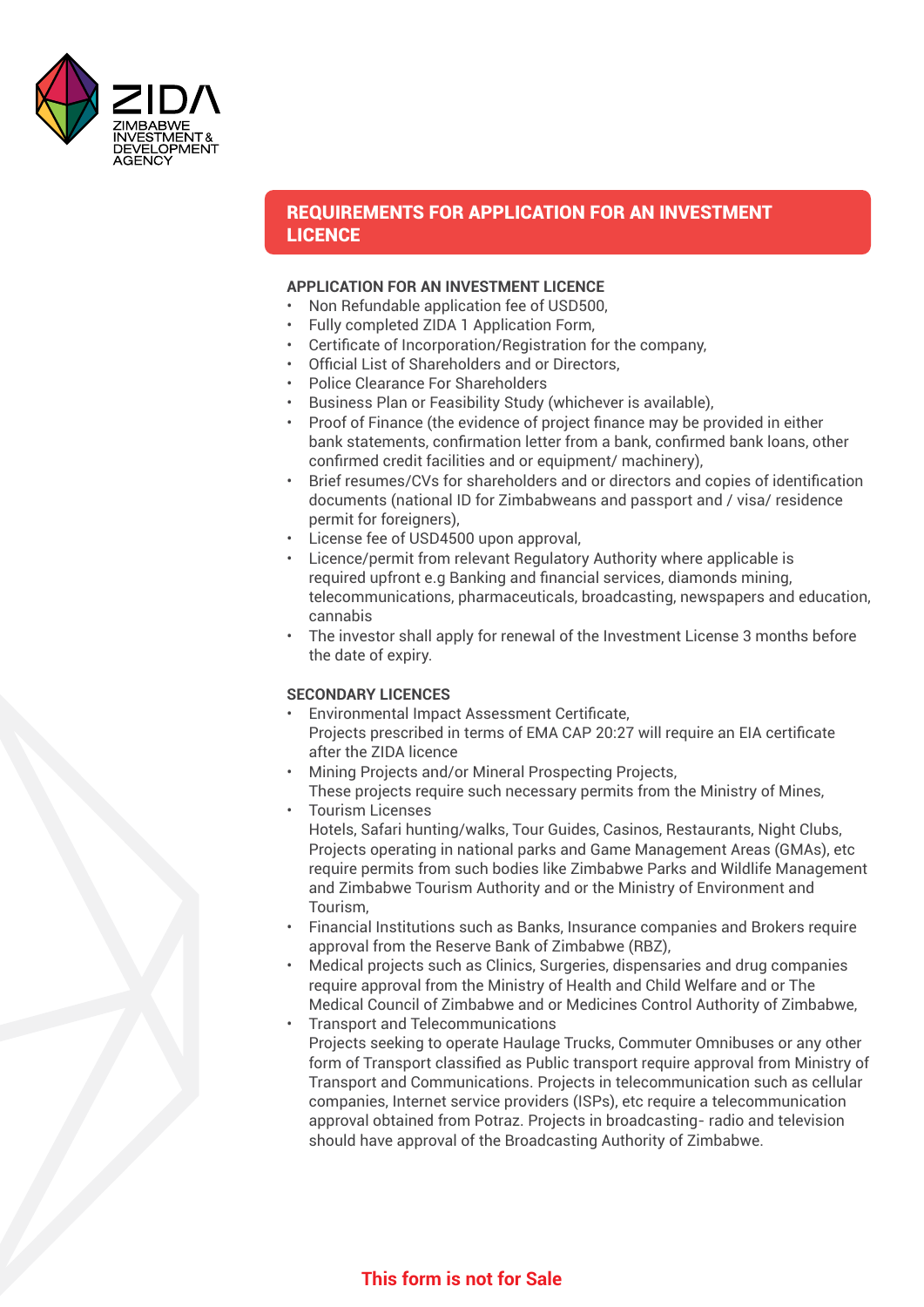

#### **1. DETAILS OF APPLICANT**

| Name of Company/Applicant:<br>Postal Address: (Zimbabwean) |
|------------------------------------------------------------|
|                                                            |
| Registered Office of Company (Zimbabwean):                 |
|                                                            |

| Nationality of applicant: - |            |         |
|-----------------------------|------------|---------|
| Telephone: __               | Facsimile: | F-mail: |
| Contact Person:             | Position:  |         |

#### **STATE THE NAMES AND RESIDENT STATUS OF SHAREHOLDERS, AND THE DISTRIBUTION OF SHARES**

| <b>Name of Shareholder</b> | <b>Nationality</b> | <b>Resident / Non-</b><br>resident | <b>Shareholding (%)</b> |
|----------------------------|--------------------|------------------------------------|-------------------------|
|                            |                    |                                    |                         |
|                            |                    |                                    |                         |
|                            |                    |                                    |                         |
|                            |                    |                                    |                         |
|                            |                    |                                    |                         |

- *\* If the shareholders are companies, attach a list of the shareholders of the respective companies, their nationalities, certificate of incorporation of the company, their registered offices, company profile, and police clearance for the ultimate individual shareholders in the respective shareholder companies.*
- *\* If investor is or has been on a Temporary Employment Permit, please provide reference number or copy of permit.*

#### **State the names, address and nationality of the directors of the company**

| Name | <b>Address (physical)</b> | <b>Nationality</b> |
|------|---------------------------|--------------------|
|      |                           |                    |
|      |                           |                    |
|      |                           |                    |
|      |                           |                    |
|      |                           |                    |

**NATURE OF INVESTMENT:** New project Expansion of existing project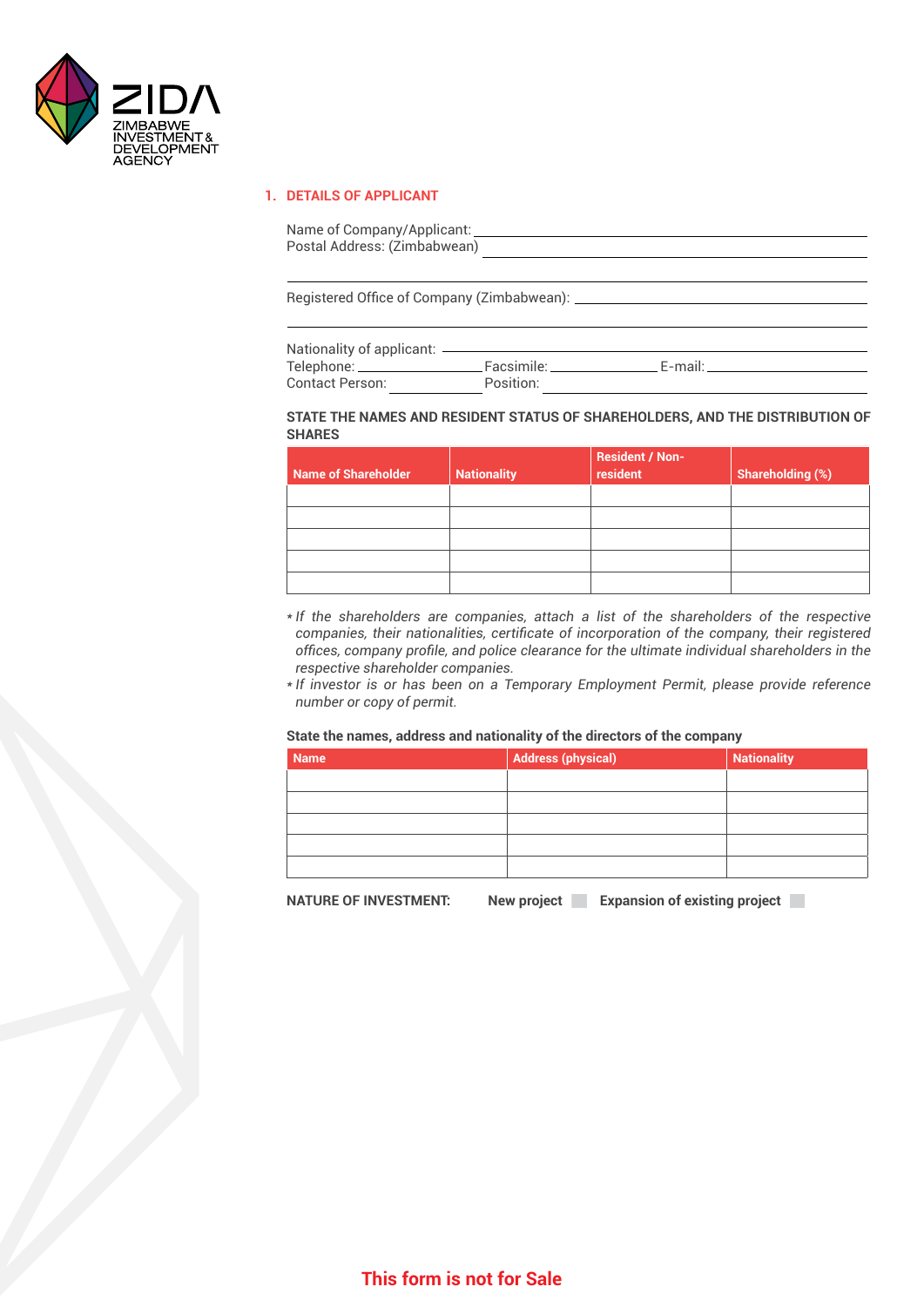

#### **2. PROPOSED INVESTMENT DETAILS**

- **(a) Location of Investment**
- **(b) Estimated Commencement date of Project**
- **(c) Investment/ Business Activity Description:**

 Provide a clear description of the investment/business activity and its processes indicating the extent of beneficiation of raw materials: (where applicable and if necessary please attach any additional documents to support this application).

#### **3. TOTAL PROPOSED INVESTMENT FINANCING**

| <b>Sources of Funds</b>                                                    | <b>Amount US\$</b> | % |
|----------------------------------------------------------------------------|--------------------|---|
| <b>Local Funds</b>                                                         |                    |   |
| Local Assets in Kind <sup>1</sup>                                          |                    |   |
| - Foreign Exchange Injection Equity <sup>2</sup><br>Loan/Debt <sup>2</sup> |                    |   |
| Capital Equipment in Kind from Abroad <sup>3</sup>                         |                    |   |
| Other (Specify)                                                            |                    |   |
| <b>Total</b>                                                               |                    |   |

1. Indicate what constitutes local assets in kind in Annex A Page 7

2. Indicate Exchange Rate Used:

3. The applicant must attach an itemized list of the capital equipment and their expected Landed value in Zimbabwe in Annex B page 7

#### **4. INVESTMENT FINANCING ROLL OUT PLAN**

|                                                               | Year 1 | Year 2 | Year 3 | Year <sub>4</sub> | Year <sub>5</sub> | <b>Beyond</b><br>Year <sub>5</sub> |
|---------------------------------------------------------------|--------|--------|--------|-------------------|-------------------|------------------------------------|
| <b>Source of Funds</b>                                        | US\$   | US\$   | US\$   | US\$              | US\$              | US\$                               |
| <b>Local Funds</b>                                            |        |        |        |                   |                   |                                    |
| Local Assets in<br>Kind <sup>1</sup>                          |        |        |        |                   |                   |                                    |
| - Foreign<br><b>Exchange Injection</b><br>Equity <sup>2</sup> |        |        |        |                   |                   |                                    |
| - Loan/Debt <sup>2</sup>                                      |        |        |        |                   |                   |                                    |
| <b>Capital Equipment</b><br>in Kind from<br>Abroad $3$        |        |        |        |                   |                   |                                    |
| Other (Specify)                                               |        |        |        |                   |                   |                                    |
| <b>Total</b>                                                  |        |        |        |                   |                   |                                    |

NB: This roll out plan is with respect to the company achieving the intended total investment financing indicated in 3 above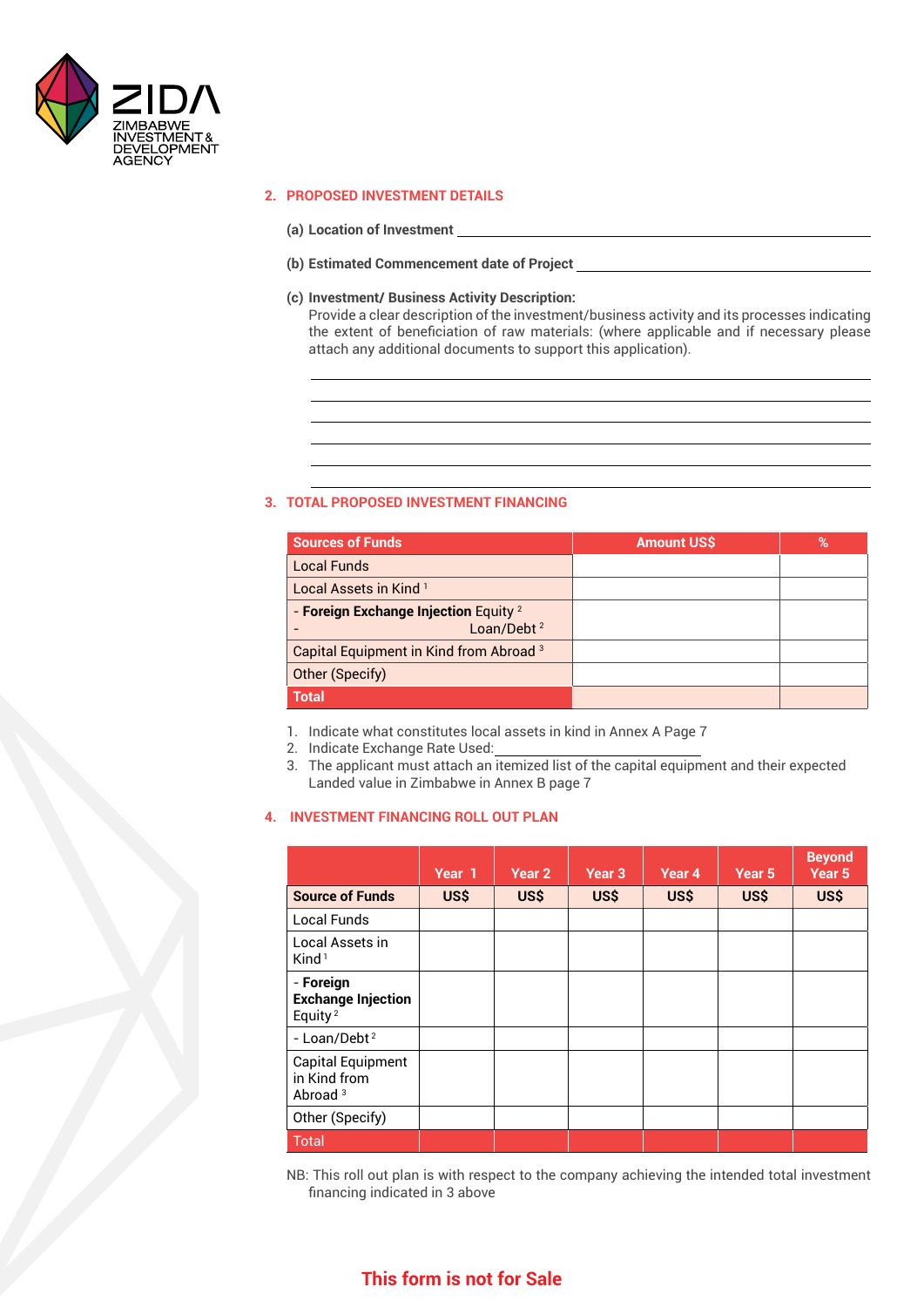

#### **5. PERCEIVED BENEFITS OF THE PROJECT**

#### **a. Projected Outputs (Values of Products and/or Services)**

| Yr             | <b>Product or</b><br><b>Services</b> | <b>Total Output</b><br>US\$ | <b>Total Exports</b><br>US\$ | % Exports |
|----------------|--------------------------------------|-----------------------------|------------------------------|-----------|
| 1              |                                      |                             |                              |           |
|                |                                      |                             |                              |           |
|                |                                      |                             |                              |           |
|                | Total                                |                             |                              |           |
| $\overline{2}$ |                                      |                             |                              |           |
|                |                                      |                             |                              |           |
|                |                                      |                             |                              |           |
|                | Total                                |                             |                              |           |
| 3              |                                      |                             |                              |           |
|                |                                      |                             |                              |           |
|                |                                      |                             |                              |           |
|                | Total                                |                             |                              |           |

NB: The output projections should be in line with the company's projected cash flows in the company's business plan

#### **b. Employment**

|                        |      | Year 1            | Year 2 |                   | Year 3 |                   |
|------------------------|------|-------------------|--------|-------------------|--------|-------------------|
| <b>Category</b>        | Zim. | <b>Expatriate</b> | Zim.   | <b>Expatriate</b> | Zim.   | <b>Expatriate</b> |
| Managerial staff       |      |                   |        |                   |        |                   |
| <b>Technical staff</b> |      |                   |        |                   |        |                   |
| <b>Others</b>          |      |                   |        |                   |        |                   |

#### **c. Investor Residence Permit Requirements**

| <b>Name and Position</b> | Description of Skills   Date (M/Y) | <b>Commencement</b> | <b>Duration</b> |
|--------------------------|------------------------------------|---------------------|-----------------|
|                          |                                    |                     |                 |
|                          |                                    |                     |                 |
|                          |                                    |                     |                 |
|                          |                                    |                     |                 |
|                          |                                    |                     |                 |
|                          |                                    |                     |                 |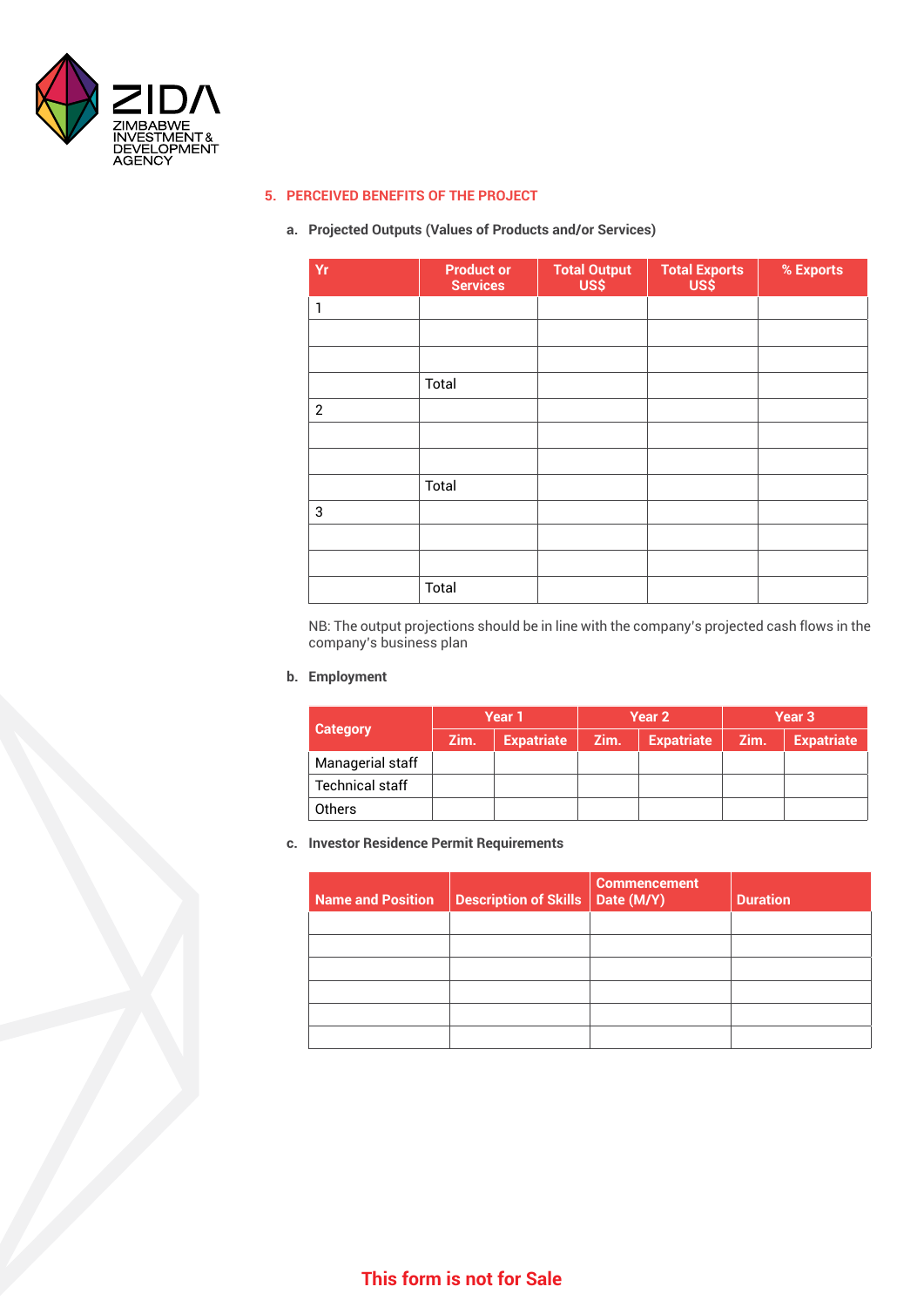

#### **6. ENVIRONMENTAL PROTECTION**

 Describe effluence and other pollutants resulting from your operations and measures to control the same.

#### **7. DECLARATION**

 I, the undersigned, being duly authorized, hereby certify to the best of my knowledge and belief, that the information contained in this application form is substantially true and correct. Should this application be approved I undertake to comply with all requirements and conditions set by the Zimbabwe Investment and Development Agency. (NB: The declaration should only be done by the Directors of the Company)

 Name of person completing this form (Block letters):

Name of Company:

 Position held by person in the company completing this form:

 $\mathcal{L}_{\mathcal{A}}$ 

Date <u>and the second of Signature</u> and Signature and Signature and Signature and Signature and Signature and Signature and Signature and Signature and Signature and Signature and Signature and Signature and Signature and S

 Please indicate how you came to know about Zimbabwe Investment and Development Agency (tick where applicable)

1. Internet

|    | 2. Consultant/lawyer               |  |
|----|------------------------------------|--|
| З. | Investment Conference<br>(specify) |  |
|    | المستحل والماريط                   |  |

| 4. Exhibition<br>(specify)       |  |
|----------------------------------|--|
| 4. Zimbabwe Embassy<br>(specify) |  |
| 5. Other                         |  |

5. Other (specify)

**Please note that on submission of this application there should be a non-refundable Processing fee as stated in the regulations.**